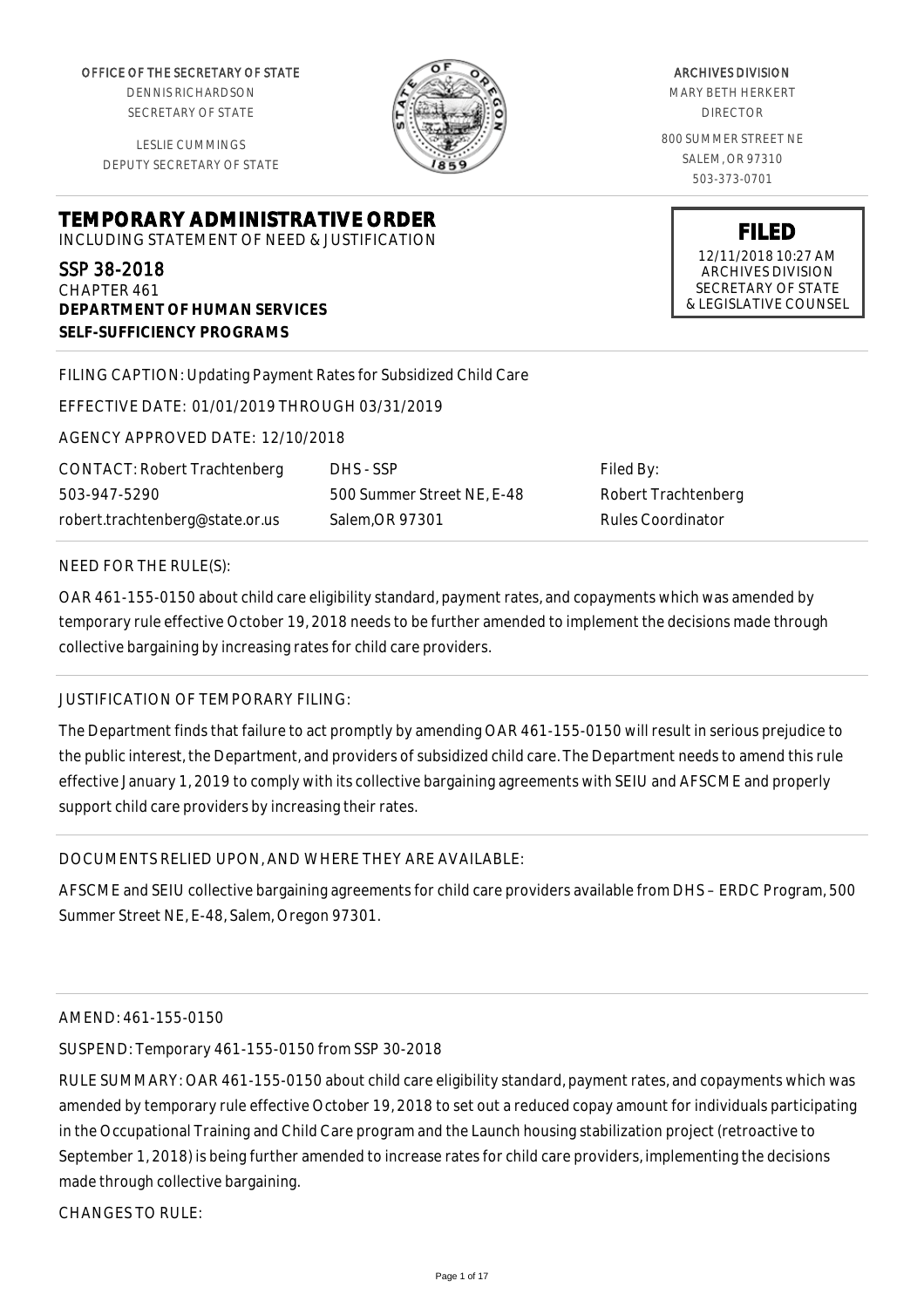# 461-155-0150

Child Care Eligibility Standard, Payment Rates, and Copayments ¶

The following provisions apply to child care in the ERDC, JOBS, JOBS Plus, and TANF programs:¶

(1) The following definitions apply to the rules governing child care rates:¶

(a) Infant: For all providers other than licensed (registered or certified) care, a child aged newborn to 1 year. For licensed care, an infant is a child aged newborn to 2 years.¶

(b) Toddler: For all providers other than licensed (registered or certified) care, a child aged 1 year to 3 years. For licensed care, a toddler is a child aged 2 years to 3 years.¶

(c) Preschool: A child aged 3 years to 6 years.¶

(d) School: A child aged 6 years or older.¶

(e) Special Needs: A child who meets the age requirement of the program (ERDC or TANF) and who requires a level of care over and above the norm for his or her age due to a physical, behavioral, or mental disability. The disability must be verified by one of the following:¶

(A) A physician, nurse practitioner, clinical social worker, or any additional sources in OAR 461-125-0830.¶ (B) Eligibility for Early Intervention and Early Childhood Special Education Programs, or school-age Special Education Programs.¶

(C) Eligibility for SSI.¶

(2) The following definitions apply to the types of care specified in the child care rate charts in subsections (4)(a) through (4)(c) of this rule:¶

(a) The Standard Family Rate applies to child care provided in the provider's own home or in the home of the child when the provider does not qualify for the enhanced rate allowed by subsection (b) of this section.¶

(b) The Enhanced Family Rate applies to child care provided in the provider's own home or in the home of the child when the provider meets the training requirements of the Oregon Registry, established by the Oregon Center for Career Development in Childhood Care and Education.¶

(c) The Registered Family Rate applies to child care provided in the provider's own home when the provider meets criteria established by the Office of Child Care.¶

(d) The Certified Family Rate applies to child care provided in a residential dwelling that is certified by the Office of Child Care as a Certified Family Home. To earn this designation, the facility must be inspected, and both provider and facility are required to meet certain standards not required of a registered family provider.¶ (e) The Standard Center Rate applies to child care provided in a facility that is not located in a residential dwelling and is exempt from Office of Child Care Certification rules (see OAR 414-300-0000).¶

(f) The Enhanced Center Rate applies to child care provided in an exempt center whose staff meet the training requirements of the Oregon Registry established by the Oregon Center for Career Development in Childhood Care and Education. Eligibility to receive the enhanced center rate for care provided in an exempt center is subject to the following requirements:¶

(A) A minimum of one staff member for every 20 children in care must meet the Oregon Registry training requirements noted in subsection (b) of this section.¶

(B) New staff must meet the Oregon Registry training requirements within 90 days of hire, if necessary to maintain the trained staff-to-children ratio described in paragraph (A) of this subsection.¶

(C) There must be at least one person present where care is provided who has a current certificate in infant and child CPR and a current American Red Cross First Aid card or an equivalent.¶

(g) An enhanced rate will become effective not later than the second month following the month in which the Department receives verification that the provider has met the requirements of subsection (b) or (f) of this section.¶

(h) The Certified Center Rate applies to child care provided in a center that is certified by the Office of Child Care.¶

(3) The following provisions apply to child care payments:¶

(a) Providers not eligible for the enhanced or licensed rate will be paid at an hourly rate for children in care less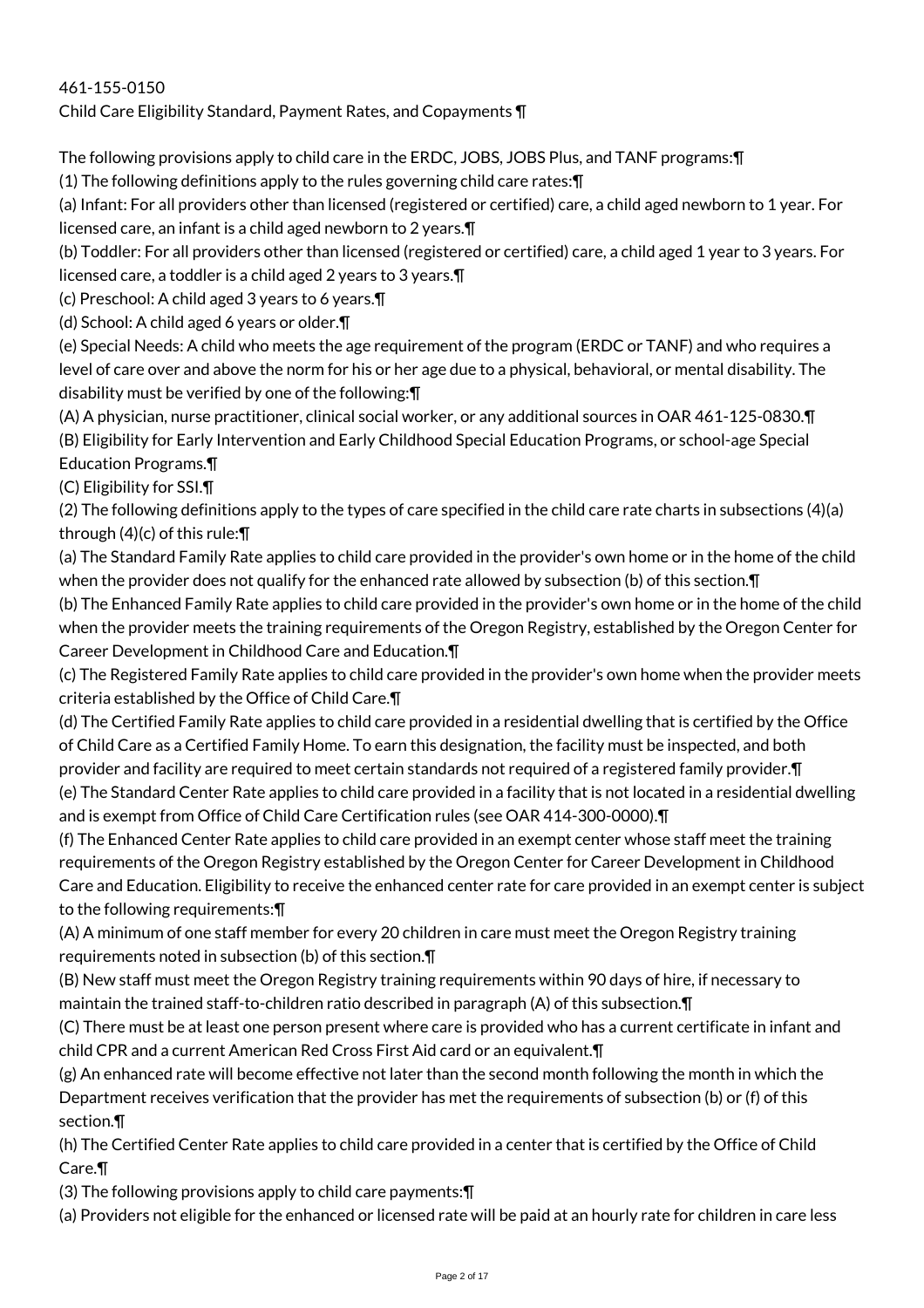than 158 hours per month subject to the maximum full-time monthly rate.¶

(b) Providers eligible for the enhanced or licensed rate will be paid at an hourly rate for children in care less than 136 hours a month, unless the provider customarily bills all families at a part-time monthly rate subject to the maximum full-time monthly rate and is designated as the primary provider for the case.¶

(c) At their request, providers eligible for the enhanced or licensed rate may be paid at the part-time monthly rate if they provide 63 or more hours of care in the month, customarily bill all families at a part-time monthly rate, and are designated as the primary provider for the case.¶

(d) Unless required by the circumstances of the client or child, the Department will not pay for care at a part-time monthly or a monthly rate to more than one provider for the same child for the same month.¶

(e) The Department will pay at the hourly rate for less than 63 hours of care in the month subject to the maximum full-time monthly rate.¶

(f) The Department will pay for up to five days each month the child is absent if:¶

(A) The child was scheduled to be in care and the provider bills for the amount of time the child was scheduled to be in care; and¶

(B) It is the provider's policy to bill all families for absent days.¶

(g) The Department will not pay for more than five consecutive days of scheduled care for which the child is absent.¶

(h) Child care providers are eligible to receive an incentive payment upon achieving and maintaining a three star or higher rating with the Quality Rating Improvement System (QRIS) subject to all of the following provisions.¶

(A) The incentive payment is in addition to the Department maximum rate.¶ (B) A provider may receive an incentive payment for any ERDC child that the Department paid the provider for

full-time care (136 hours or more).¶

(C) Providers who are contracted for child care services through the ERDC program are not eligible to receive incentive payments, with the exception of Early Head Start providers.¶

(D) Eligibility for the incentive payment is effective the month after the QRIS rating has been achieved.¶

(E) The incentive payment amount is based on the provider's star QRIS rating as follows: [see attached table]¶ (4) The following are the child care rates based on the type of provider, the location of the provider (shown by zip

code), the age of the child, and the type of billing used (hourly or monthly):¶

(a) [see attached table]¶

(b) [see attached table]¶

(c) [see attached table]¶

(5) Except to the extent provided otherwise in section (12), (13), or (14) of this rule or for children in contracted child care (see OAR 461-135-0405 and 461-135-0407), this section establishes the ERDC eligibility standard and the client's copayment (copay).¶

(a) At initial certification, the ERDC eligibility standard is met for a need group (see OAR 461-110-0630) of eight or less if monthly countable income (see OAR 461-001-0000) for the need group is less than 185 percent of the federal poverty level (FPL), as described in OAR 461-155-0180. The eligibility standard for a need group of eight applies to any need group larger than eight.¶

(b) During the certification period (see OAR 461-001-0000) and at recertification the ERDC eligibility standard is met for a need group of eight or less if monthly countable income for the need group during the 12 month period is less than 250 percent FPL or 85 percent state median income (SMI), whichever is higher, as described in OAR 461- 155-0180. The eligibility standard for a need group of eight applies to any need group larger than eight.¶ (c) The minimum monthly ERDC copay is \$25.¶

(d) The filing group may not exceed the resource limit in OAR 461-160-0015.¶

(e) For a filing group (see OAR 461-110-0310) whose countable income is at or below 50 percent of the 2007 FPL, the copay is \$25 or 1.5 percent of the filing group's monthly countable income, whichever is greater.¶

(f) For a filing group whose countable income is over 50 percent of the 2007 FPL, the copay amount is determined with the following percentage of monthly income:¶

(A) Divide the filing group's countable income by the 2007 FPL, drop all digits beyond two decimal points, subtract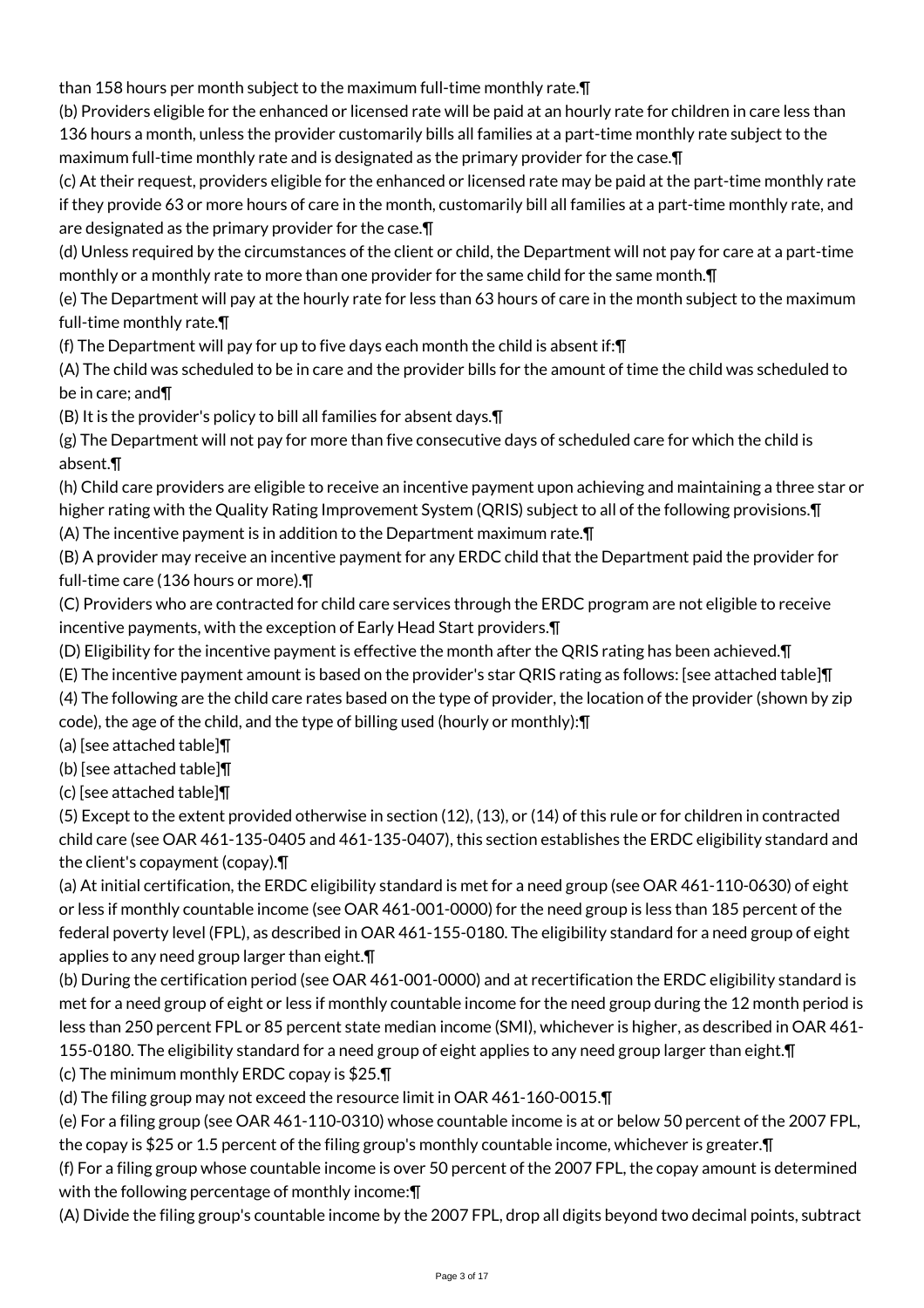0.5, and multiply this difference by 0.12.¶

(B) Add .015 to the amount in paragraph (A) of this subsection. This sum is the percentage of monthly income used to determine the copay amount. Multiply this sum by the filing group's countable income and round to the nearest whole dollar.¶

(g) Starting September 1, 2018, for individuals participating in the Occupational Training and Child Care program and the Launch housing stabilization project, the copay is \$27.00.¶

 $(h)$  The 2007 federal poverty level used to determine copay amounts under subsections (e) and (f) of this section is set at the following amounts: [see attached table]¶

(6) Subject to the provisions in section (9) of this rule, the monthly limit for each child's child care payments is the lesser of the amount charged by the provider or providers and the following amounts:¶

(a) The monthly rate provided in section (4) of this rule.¶

(b) The product of the hours of care, limited by section (8) of this rule, multiplied by the hourly rate provided in section (4) of this rule.¶

(7) The limit in any month for child care payments on behalf of a child whose caretaker is away from the child's home for more than 30 days because the caretaker is a member of a reserve or National Guard unit that is called up for active duty is the lesser of the following:¶

(a) The amount billed by the provider or providers.¶

(b) The monthly rate established in this rule for 215 hours of care.¶

(8) The number of payable billed hours of care for a child is limited as follows:¶

(a) In the ERDC and TANF programs, the total payable hours of care in a month may not exceed the amounts in paragraphs (A) or (B) of this subsection:¶

(A) 125 percent of the number of child care hours authorized:¶

(i) Under OAR 461-160-0040(2) and (5); or¶

(ii) To participate in activities included in a case plan (see OAR 461-001-0025) including, for clients in the JOBS Plus program, the time the client searches for unsubsidized employment and for which the employer pays the client.¶

(B) The monthly rate established in section (4) of this rule multiplied by a factor of not more than 1.5, determined by dividing the number of hours billed by 215, when the client meets the criteria for extra hours under section (10) of this rule.¶

(b) In the ERDC program, for a client who earns less than the Oregon minimum wage, the total may not exceed 125 percent of the anticipated earnings divided by the state minimum wage not to exceed 172 hours (which is full time).¶

(c) In the TANF program, for a client who earns less than the Oregon minimum wage or is self-employed, the total may not exceed 125 percent of the anticipated earnings divided by the state minimum wage not to exceed 172 hours (which is full time). The limitation of this subsection is waived for the first three months of the client's employment.¶

(d) In the ERDC program, employed caretakers eligible under OAR 461-135-0400 may have education hours added to the authorized work hours. Education hours may not exceed authorized work hours and combined hours may not exceed 215 hours per month. Education hours are hours required to participate in coursework that leads to a certificate, degree, or job-related knowledge or skills attainment at an institution of higher education approved to receive federal financial aid.¶

(9) The limit in any month for child care payments on behalf of a child whose caretaker has special circumstances, defined in section (10) of this rule, is the lesser of one of the following:¶

(a) The amount billed by the provider or providers; or¶

(b) The monthly rate established in section (4) of this rule multiplied by a factor, of not more than 1.5, determined by dividing the number of hours billed by 215.¶

(10) The limit allowed by section (9) of this rule is authorized once the Department has determined the client has special circumstances. For the purposes of this section, a client has special circumstances when it is necessary for the client to obtain child care in excess of 215 hours in a month to perform the requirements of his or her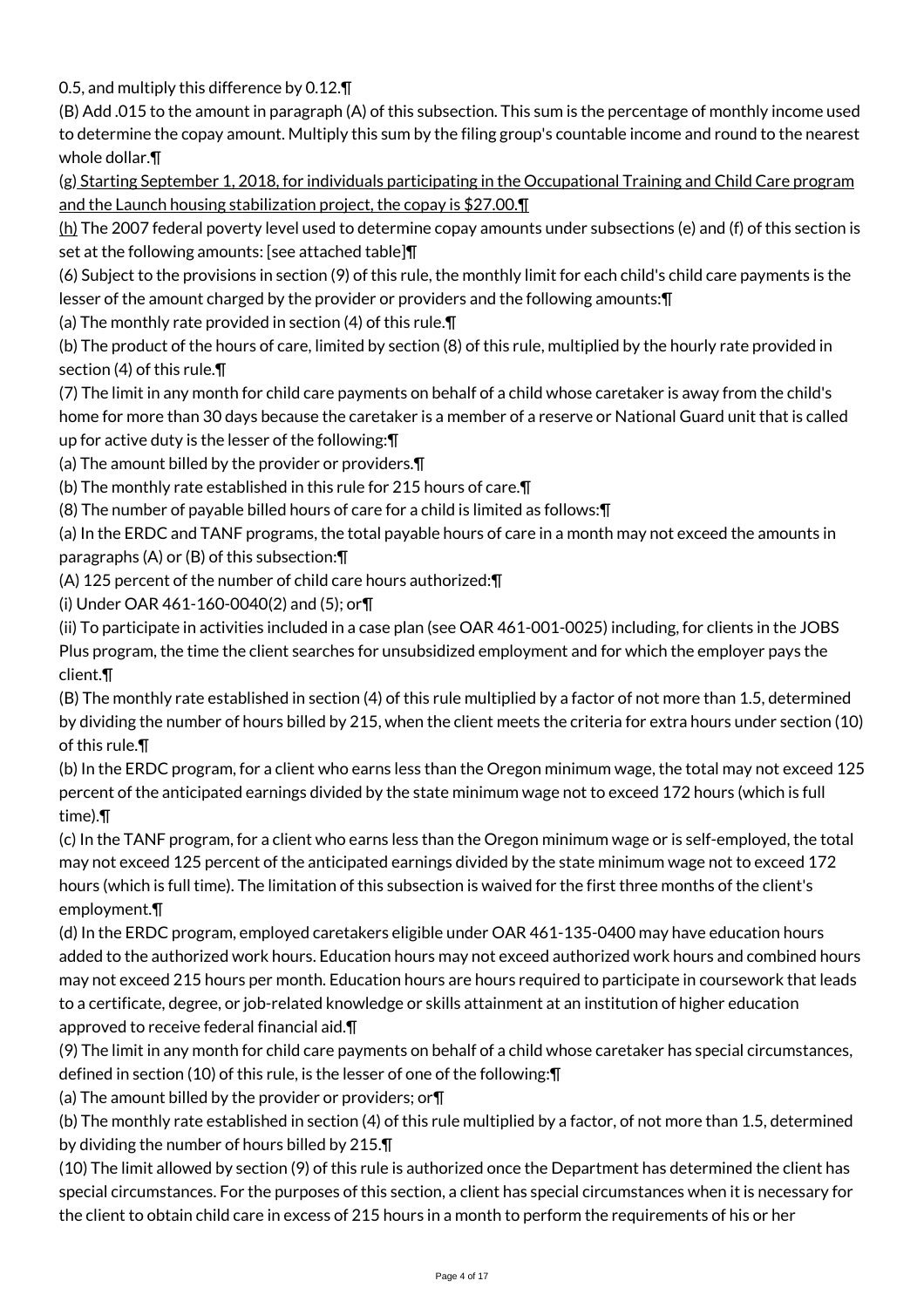employment or training required to keep current employment, not including self-employment. This is limited to the following situations:¶

(a) The commute time to and from work exceeds two hours per day.¶

(b) The caretaker works an overnight shift and care is necessary for both work hours and sleep hours.¶

(c) The caretaker works a split shift and it is not feasible to care for the child between shifts.¶

(d) The caretaker consistently works more than 40 hours per week.¶

(11) The payment available for care of a child who meets the special needs criteria described in subsection (e) of section (1) of this rule is increased in accordance with OAR 461-155-0151 if the requirements of both of the following subsections are met:¶

(a) The child requires significantly more direct supervision by the child care provider than normal for a child of the same age.¶

(b) The child is enrolled in a local school district Early Intervention or Early Childhood Special Education program or school-age Special Education Program. The enrollment required by this subsection is waived if determined inappropriate by a physician, nurse practitioner, licensed or certified psychologist, clinical social worker, or school district official.¶

(12) Effective May 1, 2012:¶

(a) The minimum monthly ERDC copay is \$27.¶

(b) Except as stated in subsection (a) of this section, the Department adds 10 percent to the monthly client copay amount set under section (5) of this rule by multiplying the copay amount by 1.1 and rounding down to the nearest whole dollar.¶

(13) Effective April 1, 2016, the ERDC copay is \$27 for no more than three months after closure of Pre-TANF, SFPSS, or TANF benefits when:¶

(a) The closure is because an individual in the need group had earned income that led to the TANF closure;¶

(b) An ERDC date of request (see OAR 461-115-0030) is established within 90 days of closure; and¶

(c) The individual is eligible for ERDC at initial certification.¶

(14) The ERDC copay will be reduced starting the month after the ERDC case has been electronically connected to a Department approved child care provider with a Quality Rating and Improvement System (QRIS) star rating of 3, 4, or 5. The copay will be reduced by the following amounts:¶

(a) A copay set at \$27 is waived, unless the copay is \$27 under section (13) of this rule in which case the copay is not waived under this section.¶

(b) Copay amounts of \$28 to \$200 are reduced by \$20.¶

(c) Copay amounts of \$201 or more are reduced by 10 percent rounding to the nearest dollar.¶

[see attached table]

Statutory/Other Authority: ORS 329A.500, 409.050, 411.060, 411.070, 412.049

Statutes/Other Implemented: ORS 329A.500, 409.010, 409.610, 411.060, 411.070, 411.122, 411.141, 412.006, 412.049, 412.124, 418.485

RULE ATTACHMENTS DO NOT SHOW CHANGES. PLEASE CONTACT AGENCY REGARDING CHANGES.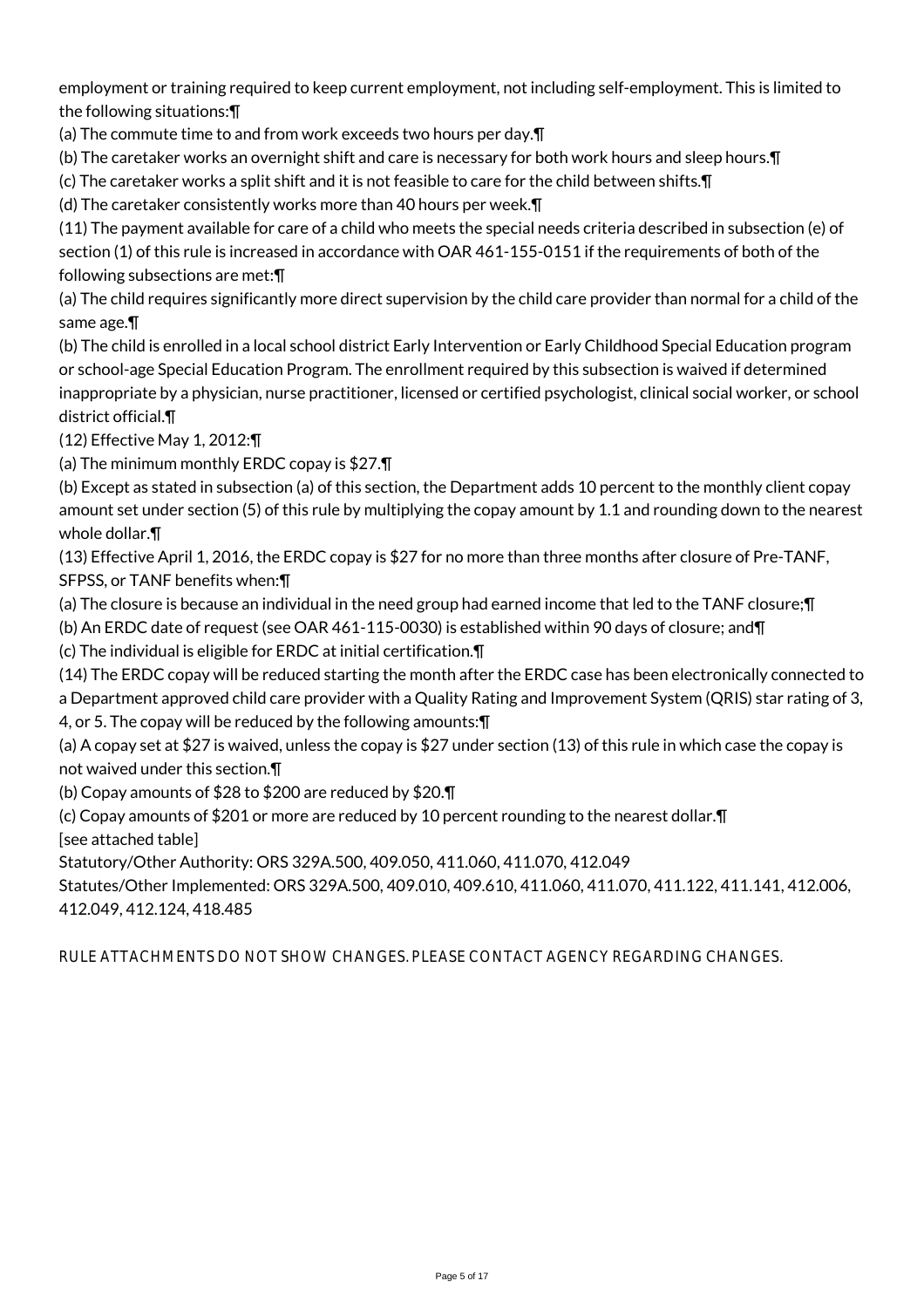Child Care Eligibility Standard, Payment Rates, and Copayments

The following provisions apply to child care in the ERDC, JOBS, JOBS Plus, and TANF programs:

- (1) The following definitions apply to the rules governing child care rates:
	- (a) Infant: For all providers other than licensed (registered or certified) care, a child aged newborn to 1 year. For licensed care, an infant is a child aged newborn to 2 years.
	- (b) Toddler: For all providers other than licensed (registered or certified) care, a child aged 1 year to 3 years. For licensed care, a toddler is a child aged 2 years to 3 years.
	- (c) Preschool: A child aged 3 years to 6 years.
	- (d) School: A child aged 6 years or older.
	- (e) Special Needs: A child who meets the age requirement of the program (ERDC or TANF) and who requires a level of care over and above the norm for his or her age due to a physical, behavioral, or mental disability. The disability must be verified by one of the following:
		- (A) A physician, nurse practitioner, clinical social worker, or any additional sources in OAR 461-125-0830.
		- (B) Eligibility for Early Intervention and Early Childhood Special Education Programs, or school-age Special Education Programs.
		- (C) Eligibility for SSI.
- (2) The following definitions apply to the types of care specified in the child care rate charts in subsections  $(4)(a)$  through  $(4)(c)$  of this rule:
	- (a) The *Standard Family Rate* applies to child care provided in the provider's own home or in the home of the child when the provider does not qualify for the enhanced rate allowed by subsection (b) of this section.
	- (b) The *Enhanced Family Rate* applies to child care provided in the provider's own home or in the home of the child when the provider meets the training requirements of the Oregon Registry, established by the Oregon Center for Career Development in Childhood Care and Education.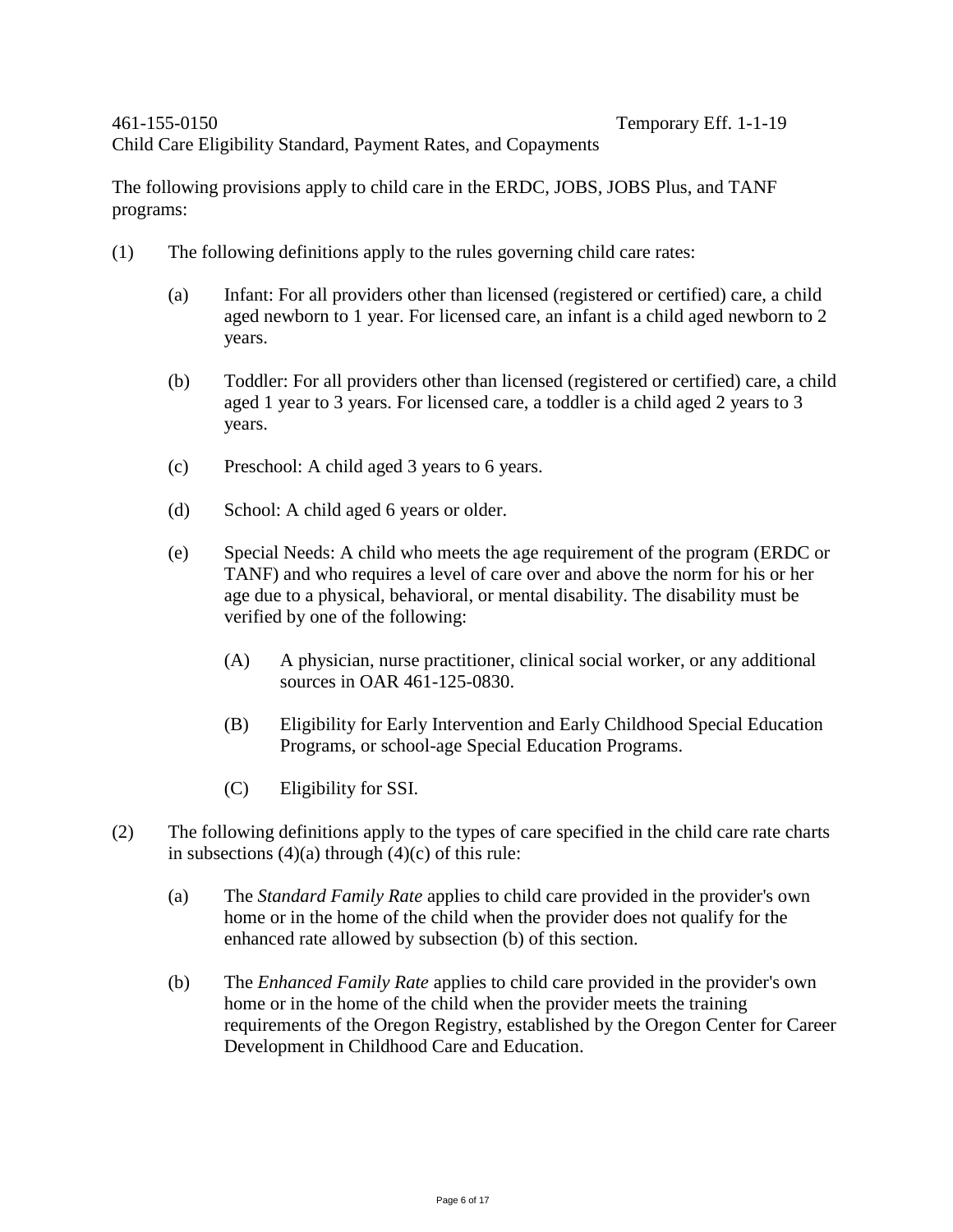- (c) The *Registered Family Rate* applies to child care provided in the provider's own home when the provider meets criteria established by the Office of Child Care.
- (d) The *Certified Family Rate* applies to child care provided in a residential dwelling that is certified by the Office of Child Care as a Certified Family Home. To earn this designation, the facility must be inspected, and both provider and facility are required to meet certain standards not required of a registered family provider.
- (e) The *Standard Center Rate* applies to child care provided in a facility that is not located in a residential dwelling and is exempt from Office of Child Care Certification rules (see OAR 414-300-0000).
- (f) The *Enhanced Center Rate* applies to child care provided in an exempt center whose staff meet the training requirements of the Oregon Registry established by the Oregon Center for Career Development in Childhood Care and Education. Eligibility to receive the enhanced center rate for care provided in an exempt center is subject to the following requirements:
	- (A) A minimum of one staff member for every 20 children in care must meet the Oregon Registry training requirements noted in subsection (b) of this section.
	- (B) New staff must meet the Oregon Registry training requirements within 90 days of hire, if necessary to maintain the trained staff-to-children ratio described in paragraph (A) of this subsection.
	- (C) There must be at least one person present where care is provided who has a current certificate in infant and child CPR and a current American Red Cross First Aid card or an equivalent.
- (g) An enhanced rate will become effective not later than the second month following the month in which the Department receives verification that the provider has met the requirements of subsection (b) or (f) of this section.
- (h) The *Certified Center Rate* applies to child care provided in a center that is certified by the Office of Child Care.
- (3) The following provisions apply to child care payments:
	- (a) Providers not eligible for the enhanced or licensed rate will be paid at an hourly rate for children in care less than 158 hours per month subject to the maximum full-time monthly rate.
	- (b) Providers eligible for the enhanced or licensed rate will be paid at an hourly rate for children in care less than 136 hours a month, unless the provider customarily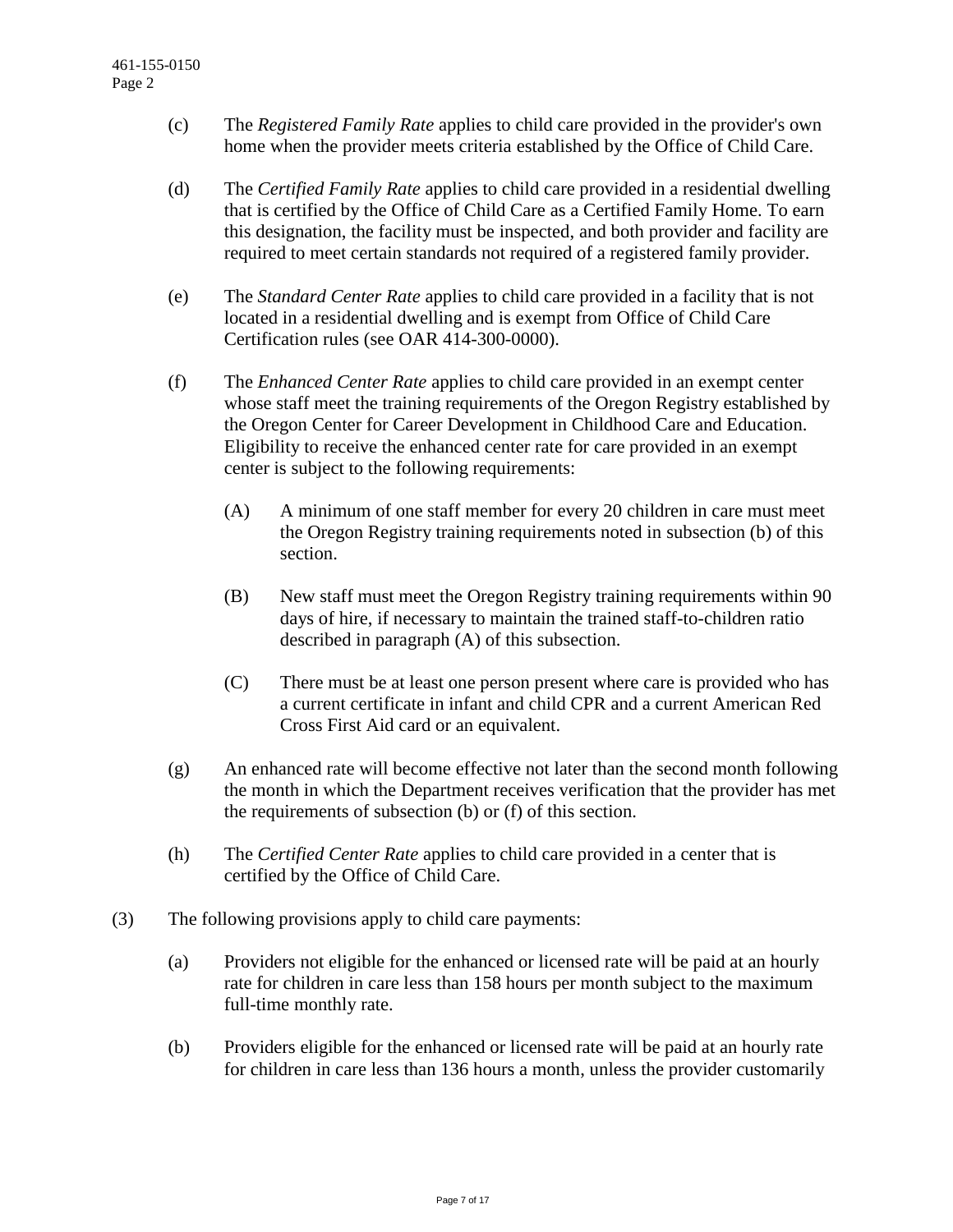bills all families at a part-time monthly rate subject to the maximum full-time monthly rate and is designated as the primary provider for the case.

- (c) At their request, providers eligible for the enhanced or licensed rate may be paid at the part-time monthly rate if they provide 63 or more hours of care in the month, customarily bill all families at a part-time monthly rate, and are designated as the primary provider for the case.
- (d) Unless required by the circumstances of the client or child, the Department will not pay for care at a part-time monthly or a monthly rate to more than one provider for the same child for the same month.
- (e) The Department will pay at the hourly rate for less than 63 hours of care in the month subject to the maximum full-time monthly rate.
- (f) The Department will pay for up to five days each month the child is absent if:
	- (A) The child was scheduled to be in care and the provider bills for the amount of time the child was scheduled to be in care; and
	- (B) It is the provider's policy to bill all families for absent days.
- (g) The Department will not pay for more than five consecutive days of scheduled care for which the child is absent.
- (h) Child care providers are eligible to receive an incentive payment upon achieving and maintaining a three star or higher rating with the Quality Rating Improvement System (QRIS) subject to all of the following provisions.
	- (A) The incentive payment is in addition to the Department maximum rate.
	- (B) A provider may receive an incentive payment for any ERDC child that the Department paid the provider for full-time care (136 hours or more).
	- (C) Providers who are contracted for child care services through the ERDC program are not eligible to receive incentive payments, with the exception of Early Head Start providers.
	- (D) Eligibility for the incentive payment is effective the month after the QRIS rating has been achieved.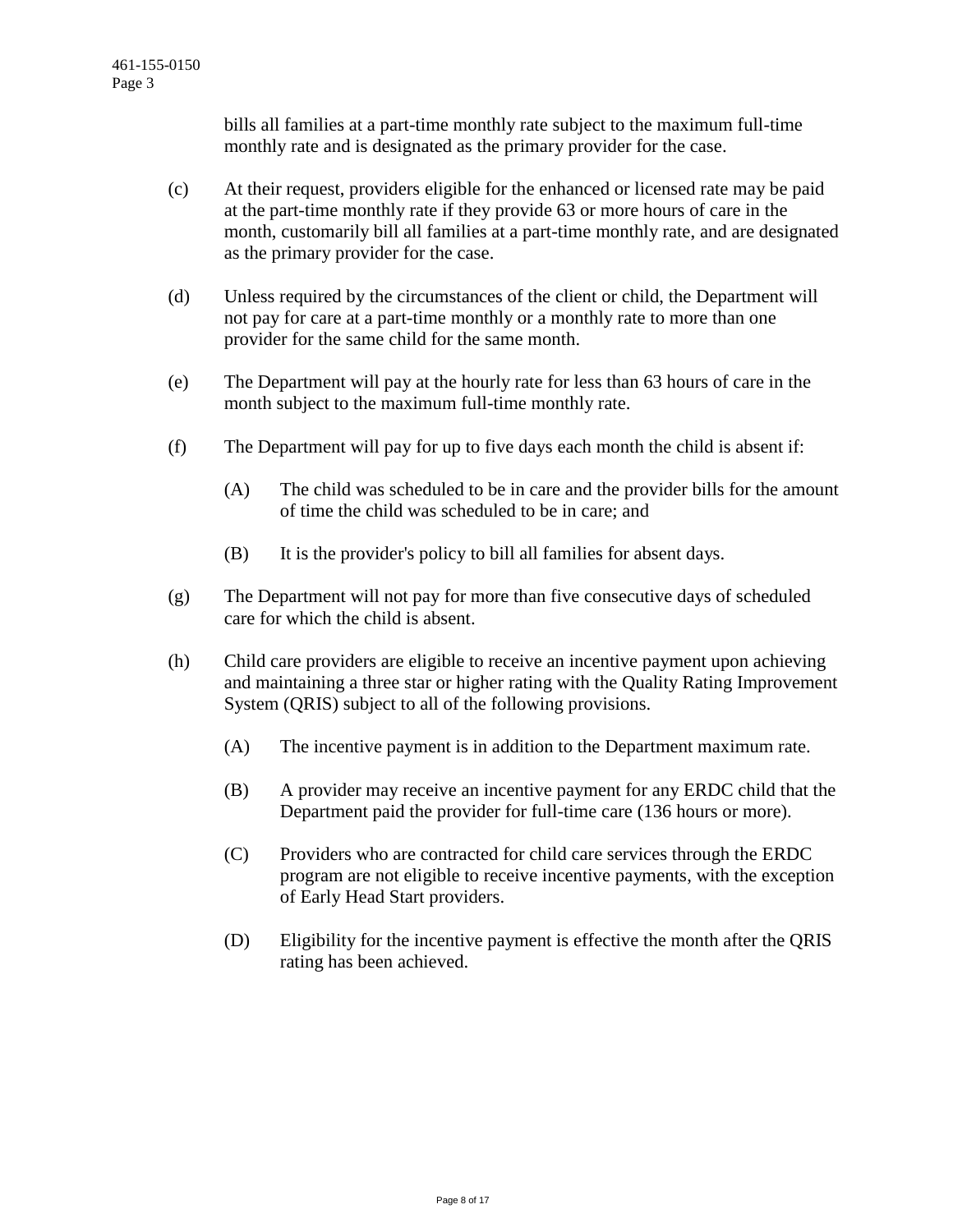(E) The incentive payment amount is based on the provider's star QRIS rating as follows:

| <b>Star Rating</b> | Amount |
|--------------------|--------|
|                    |        |
|                    |        |
|                    |        |

(4) The following are the child care rates based on the type of provider, the location of the provider (shown by zip code), the age of the child, and the type of billing used (hourly or monthly):

(a)

## Group Area A STANDARD RATE MAXIMUMS (Not Licensed)

|                      |           | <b>Standard Family Rate</b> | <b>Standard Center Rate</b> |                           |  |  |
|----------------------|-----------|-----------------------------|-----------------------------|---------------------------|--|--|
|                      |           | 1-157 Hours 158-215 Hours   |                             | 1-157 Hours 158-215 Hours |  |  |
|                      | per month | per month                   | per month                   | per month                 |  |  |
|                      | Hourly    | Monthly                     | Hourly                      | Monthly                   |  |  |
| Infant               | \$3.52    | \$651                       | \$9.00                      | \$1,061                   |  |  |
| Toddler              | \$3.47    | \$625                       | \$5.25                      | \$1,053                   |  |  |
| Preschool            | \$3.47    | \$586                       | \$5.06                      | \$795                     |  |  |
| School               | \$3.47    | \$586                       | \$4.50                      | \$641                     |  |  |
| <b>Special Needs</b> | \$3.52    | \$651                       | \$9.00                      | \$1,061                   |  |  |

# ENHANCED RATE MAXIMUMS (Not Licensed)

|               |                         | <b>Enhanced Family Rate</b> |                            | <b>Enhanced Center Rate</b> |                              |                            |  |
|---------------|-------------------------|-----------------------------|----------------------------|-----------------------------|------------------------------|----------------------------|--|
|               | 1-62 Hours<br>per month | 63-135 Hours<br>per month   | 136-215 Hours<br>per month | 1-62 Hours<br>per month     | 63-135<br>Hours per<br>month | 136-215 Hours<br>per month |  |
|               | Hourly                  | Part-time                   | Monthly                    | Hourly                      | Part-time                    | Monthly                    |  |
| Infant        | \$3.78                  | \$512                       | \$683                      | \$10.20                     | \$902                        | \$1,203                    |  |
| Toddler       | \$3.57                  | \$492                       | \$656                      | \$5.95                      | \$895                        | \$1,193                    |  |
| Preschool     | \$3.57                  | \$465                       | \$620                      | \$5.74                      | \$676                        | \$901                      |  |
| School        | \$3.51                  | \$450                       | \$600                      | \$5.10                      | \$545                        | \$727                      |  |
| Special Needs | \$3.78                  | \$512                       | \$683                      | \$10.20                     | \$902                        | \$1,203                    |  |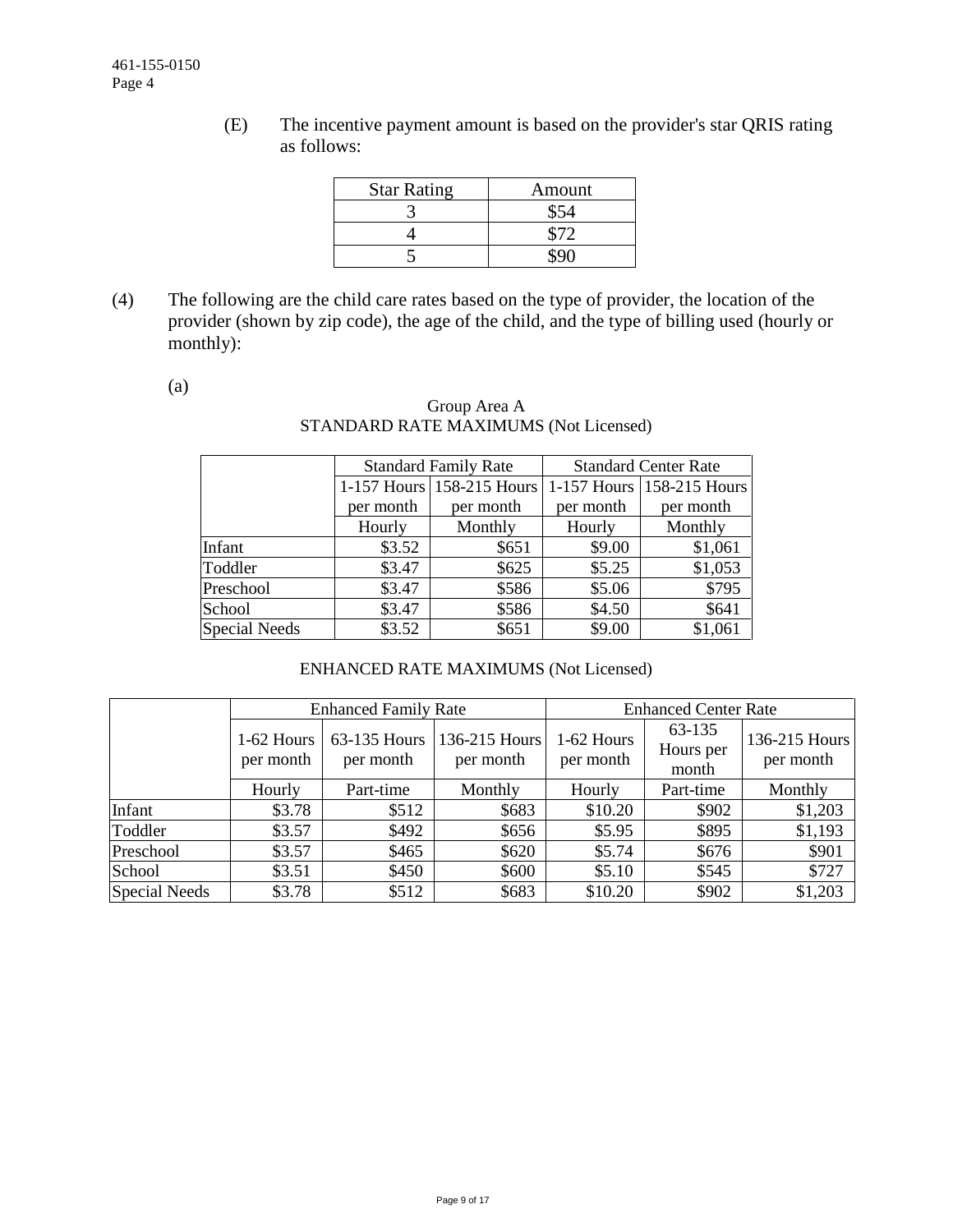|                      |              | <b>Registered Family Rate</b> |         |        | <b>Certified Family Rate</b> |                                                   |         | <b>Certified Center Rate</b> |           |  |
|----------------------|--------------|-------------------------------|---------|--------|------------------------------|---------------------------------------------------|---------|------------------------------|-----------|--|
|                      | $1-62$ Hours | 63-135                        | 136-215 | $1-62$ | 63-135                       | 136-215                                           | $1-62$  | 63-135                       | 136-215   |  |
|                      | per month    | Hours per                     |         |        |                              | Hours per Hours per Hours per Hours per Hours per |         | Hours per                    | Hours per |  |
|                      |              | month                         | month   | month  | month                        | month                                             | month   | month                        | month     |  |
|                      | Hourly       | Part-time                     | Monthly | Hourly | Part-time                    | Monthly                                           | Hourly  | Part-time                    | Monthly   |  |
| Infant               | \$4.00       | \$600                         | \$800   | \$6.00 | \$941                        | \$1,254                                           | \$12.00 | \$1,061                      | \$1,415   |  |
| Toddler              | \$4.00       | \$563                         | \$750   | \$6.00 | \$855                        | \$1,140                                           | \$7.00  | \$1,053                      | \$1,404   |  |
| Preschool            | \$3.67       | \$548                         | \$730   | \$5.05 | \$750                        | \$1,000                                           | \$6.75  | \$795                        | \$1,060   |  |
| School               | \$3.70       | \$458                         | \$610   | \$4.70 | \$563                        | \$750                                             | \$6.00  | \$641                        | \$855     |  |
| <b>Special Needs</b> | \$4.00       | \$600                         | \$800   | \$6.00 | \$941                        | \$1,254                                           | \$12.00 | \$1,061                      | \$1,415   |  |

## LICENSED RATE MAXIMUMS

Zip Codes for Group Area A:

Portland, Bend, Eugene, Corvallis, Springfield, Monmouth and Ashland areas

| 97003 | 97004 | 97005 | 97006 | 97007 | 97008 | 97009 | 97010 | 97013 | 97014 | 97015 | 97019 |
|-------|-------|-------|-------|-------|-------|-------|-------|-------|-------|-------|-------|
| 97022 | 97023 | 97024 | 97027 | 97028 | 97030 | 97031 | 97034 | 97035 | 97036 | 97041 | 97045 |
| 97051 | 97055 | 97056 | 97060 | 97062 | 97064 | 97068 | 97070 | 97080 | 97086 | 97089 | 97106 |
| 97109 | 97112 | 97113 | 97116 | 97119 | 97123 | 97124 | 97125 | 97132 | 97133 | 97135 | 97140 |
| 97149 | 97201 | 97202 | 97203 | 97204 | 97205 | 97206 | 97209 | 97210 | 97211 | 97212 | 97213 |
| 97214 | 97215 | 97216 | 97217 | 97218 | 97219 | 97220 | 97221 | 97222 | 97223 | 97224 | 97225 |
| 97227 | 97229 | 97230 | 97231 | 97232 | 97233 | 97236 | 97239 | 97242 | 97258 | 97266 | 97267 |
| 97268 | 97286 | 97292 | 97330 | 97331 | 97333 | 97339 | 97351 | 97361 | 97371 | 97376 | 97401 |
| 97402 | 97403 | 97404 | 97405 | 97408 | 97454 | 97455 | 97477 | 97478 | 97482 | 97520 | 97525 |
| 97701 | 97702 | 97703 | 97707 | 97708 | 97709 |       |       |       |       |       |       |

(b)

| Group Area B                          |
|---------------------------------------|
| STANDARD RATE MAXIMUMS (Not Licensed) |

|               |               | <b>Standard Family Rate</b> | <b>Standard Center Rate</b> |                               |  |  |
|---------------|---------------|-----------------------------|-----------------------------|-------------------------------|--|--|
|               | $1-157$ Hours | 158-215 Hours               |                             | $1-157$ Hours   158-215 Hours |  |  |
|               | per month     | per month                   | per month                   | per month                     |  |  |
|               | Hourly        | Monthly                     | Hourly                      | Monthly                       |  |  |
| Infant        | \$3.05        | \$520                       | \$3.75                      | \$641                         |  |  |
| Toddler       | \$3.05        | \$499                       | \$3.75                      | \$589                         |  |  |
| Preschool     | \$2.89        | \$494                       | \$3.00                      | \$510                         |  |  |
| School        | \$2.89        | \$480                       | \$3.30                      | \$431                         |  |  |
| Special Needs | \$3.05        | \$520                       | \$3.75                      | \$641                         |  |  |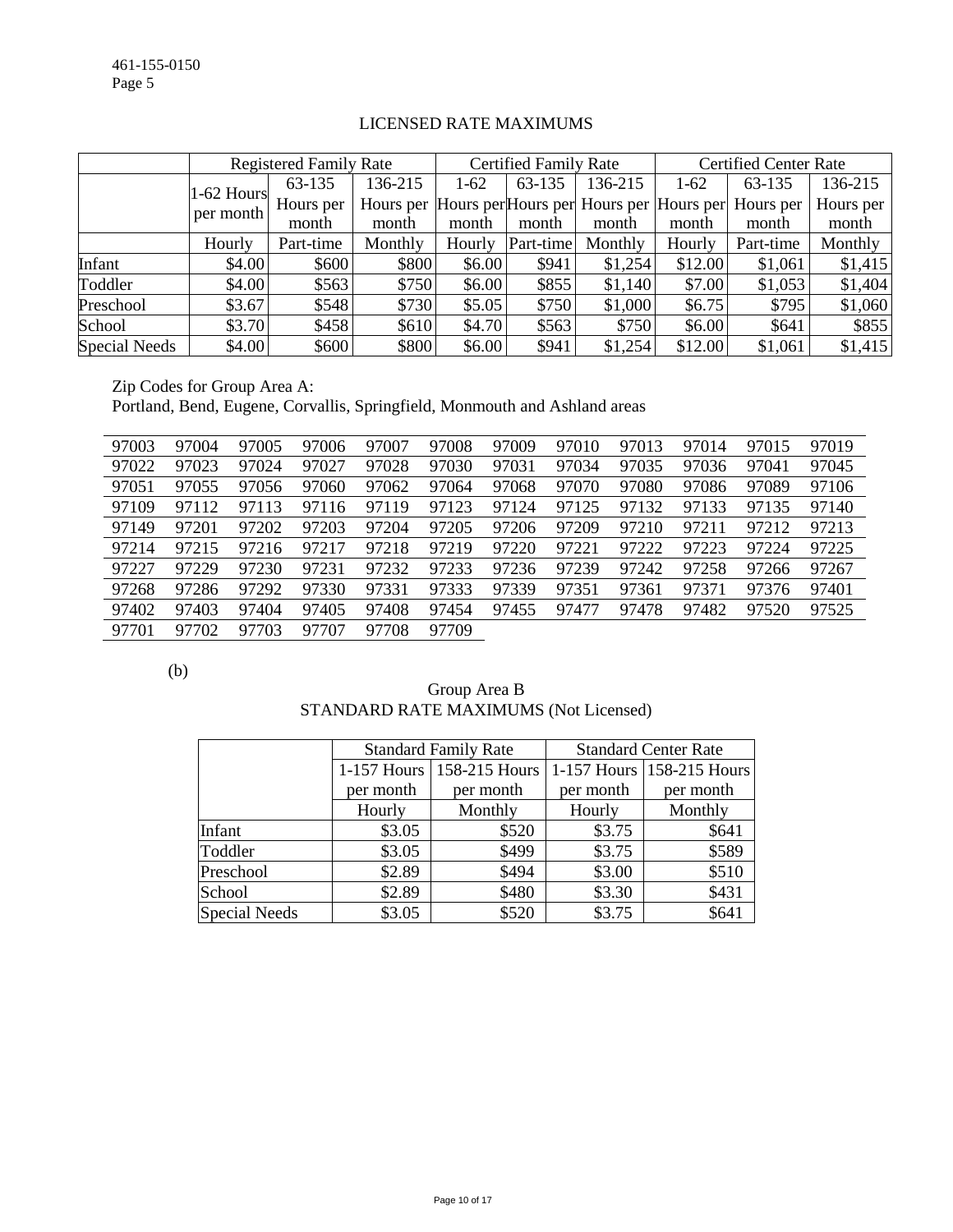|               |           | <b>Enhanced Family Rate</b> |                                       | <b>Enhanced Center Rate</b> |           |                                       |  |
|---------------|-----------|-----------------------------|---------------------------------------|-----------------------------|-----------|---------------------------------------|--|
|               |           |                             | 1-62 Hours 63-135 Hours 136-215 Hours |                             |           | 1-62 Hours 63-135 Hours 136-215 Hours |  |
|               | per month | per month                   | per month                             | per month                   | per month | per month                             |  |
|               | Hourly    | Part-time                   | Monthly                               | Hourly                      | Part-time | Monthly                               |  |
| Infant        | \$3.20    | \$420                       | \$560                                 | \$4.25                      | \$545     | \$727                                 |  |
| Toddler       | \$3.20    | \$400                       | \$533                                 | \$4.25                      | \$500     | \$667                                 |  |
| Preschool     | \$3.20    | \$400                       | \$533                                 | \$3.40                      | \$434     | \$578                                 |  |
| School        | \$3.20    | \$375                       | \$500                                 | \$3.74                      | \$367     | \$489                                 |  |
| Special Needs | \$3.20    | \$420                       | \$560                                 | \$4.25                      | \$545     | \$727                                 |  |

## ENHANCED RATE MAXIMUMS (Not Licensed)

## LICENSED RATE MAXIMUMS

|                      | <b>Registered Family Rate</b> |                     |           | <b>Certified Family Rate</b> |                     |           | <b>Certified Center Rate</b>                       |        |           |
|----------------------|-------------------------------|---------------------|-----------|------------------------------|---------------------|-----------|----------------------------------------------------|--------|-----------|
|                      | $1-62$                        | 63-135              | 136-215   | $1-62$                       | 63-135              | 136-215   |                                                    | 63-135 | 136-215   |
|                      |                               | Hours per Hours per | Hours per |                              | Hours per Hours per | Hours per | $ 1-62$ Hours $ $ Hours per $ \cdot $<br>per month |        | Hours per |
|                      | month                         | month               | month     | month                        | month               | month     |                                                    | month  | month     |
|                      | Hourly                        | Part-time           | Monthly   | Hourly                       | Part-time           | Monthly   | Hourly                                             | Part-  | Monthly   |
|                      |                               |                     |           |                              |                     |           |                                                    | time   |           |
| Infant               | \$3.50                        | \$450               | \$600     | \$4.00                       | \$563               | \$750     | \$5.00                                             | \$641  | \$855     |
| Toddler              | \$3.50                        | \$416               | \$555     | \$4.00                       | \$525               | \$700     | \$5.00                                             | \$589  | \$785     |
| Preschool            | \$3.30                        | \$413               | \$550     | \$3.75                       | \$488               | \$650     | \$4.00                                             | \$510  | \$680     |
| School               | \$3.30                        | \$383               | \$510     | \$3.80                       | \$450               | \$600     | \$4.40                                             | \$431  | \$575     |
| <b>Special Needs</b> | \$3.50                        | \$450               | \$600     | \$4.00                       | \$563               | \$750     | \$5.00                                             | \$641  | \$855     |

Zip Codes for Group Area B:

Salem, Medford, Roseburg, Brookings and areas outside the metropolitan areas in Eugene and Portland

| 97002 |       | 97011 | 97016 | 97017 | 97018 | 97038 | 97042 | 97044 | 97048 | 97049 | 97053 |
|-------|-------|-------|-------|-------|-------|-------|-------|-------|-------|-------|-------|
| 97058 | 97067 | 97071 | 97103 | 97107 | 97108 | 97110 | 97111 | 97114 | 97115 | 97117 | 97118 |
| 97121 | 97122 | 97127 | 97128 | 97131 | 97134 | 97138 | 97141 | 97143 | 97146 | 97148 | 97301 |
| 97302 | 97303 | 97304 | 97305 | 97306 | 97307 | 97309 | 97310 | 97317 | 97321 | 97322 | 97325 |
| 97326 | 97327 | 97328 | 97336 | 97338 | 97341 | 97343 | 97344 | 97348 | 97352 | 97353 | 97355 |
| 97357 | 97362 | 97365 | 97366 | 97367 | 97370 | 97372 | 97374 | 97377 | 97378 | 97380 | 97381 |
| 97383 | 97385 | 97386 | 97389 | 97391 | 97392 | 97394 | 97415 | 97420 | 97423 | 97424 | 97426 |
| 97431 | 97444 | 97446 | 97448 | 97452 | 97456 | 97457 | 97459 | 97465 | 97470 | 97471 | 97479 |
| 97487 | 97489 | 97501 | 97502 | 97503 | 97504 | 97524 | 97534 | 97535 | 97756 | 97759 | 97760 |
| 97801 | 97812 | 97813 |       |       |       |       |       |       |       |       |       |

(c)

# Group Area C STANDARD RATE MAXIMUMS (Not Licensed)

|        |                                          | <b>Standard Family Rate</b> | <b>Standard Center Rate</b> |           |  |
|--------|------------------------------------------|-----------------------------|-----------------------------|-----------|--|
|        |                                          |                             | 1-157                       | 158-215   |  |
|        | 1-157 Hours per $158-215$ Hours<br>month | per month                   | Hours per                   | Hours per |  |
|        |                                          |                             | month                       | month     |  |
|        | Hourly                                   | Monthly                     | Hourly                      | Monthly   |  |
| Infant | \$3.05                                   | \$520                       | \$3.75                      | \$64.     |  |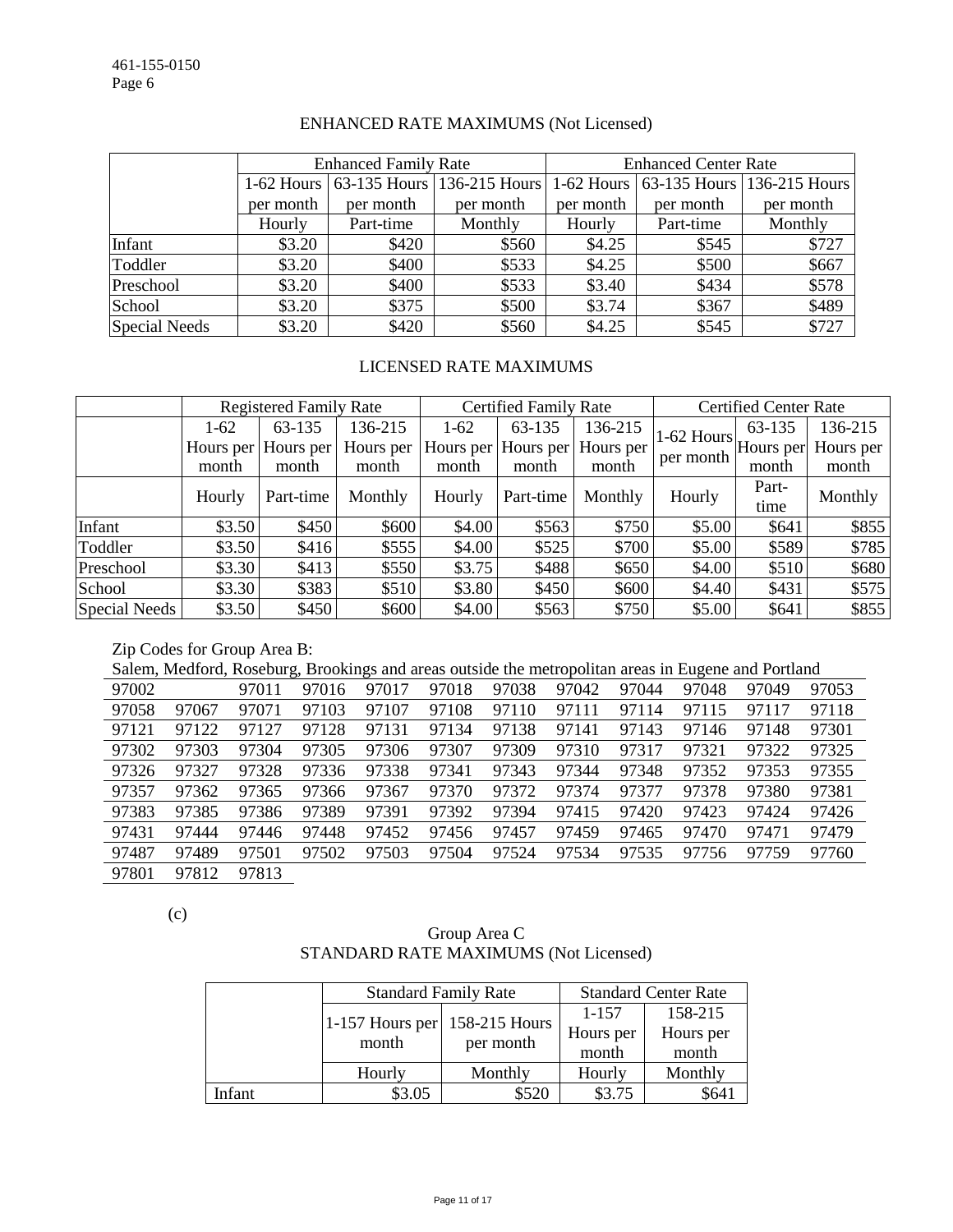| Toddler       | \$3.05 | \$499 | \$3.75 | \$589 |
|---------------|--------|-------|--------|-------|
| Preschool     | \$2.89 | \$494 | \$3.00 | \$510 |
| School        | \$2.89 | \$480 | \$3.30 | \$43  |
| Special Needs | \$3.05 | \$520 | \$3.75 | \$641 |

# ENHANCED RATE MAXIMUMS (Not Licensed)

|                      |            | <b>Enhanced Family Rate</b> |                            | <b>Enhanced Center Rate</b> |              |               |  |  |
|----------------------|------------|-----------------------------|----------------------------|-----------------------------|--------------|---------------|--|--|
|                      | 1-62 Hours |                             | 63-135 Hours 136-215 Hours | 1-62 Hours                  | 63-135 Hours | 136-215 Hours |  |  |
|                      | per month  | per month                   | per month                  | per month                   | per month    | per month     |  |  |
|                      | Hourly     | Part-time                   | Monthly                    | Hourly                      | Part-time    | Monthly       |  |  |
| Infant               | \$3.20     | \$420                       | \$560                      | \$4.25                      | \$545        | \$727         |  |  |
| Toddler              | \$3.20     | \$400                       | \$533                      | \$4.25                      | \$500        | \$667         |  |  |
| Preschool            | \$3.20     | \$400                       | \$533                      | \$3.40                      | \$434        | \$578         |  |  |
| School               | \$3.20     | \$375                       | \$500                      | \$3.74                      | \$367        | \$489         |  |  |
| <b>Special Needs</b> | \$3.20     | \$420                       | \$560                      | \$4.25                      | \$545        | \$727         |  |  |

# LICENSED RATE MAXIMUMS

|               |                              | <b>Registered Family Rate</b> |                               | <b>Certified Family Rate</b>   |                                 |                  | <b>Certified Center Rate</b>           |                              |                               |  |
|---------------|------------------------------|-------------------------------|-------------------------------|--------------------------------|---------------------------------|------------------|----------------------------------------|------------------------------|-------------------------------|--|
|               | $1-62$<br>Hours per<br>month | 63-135<br>Hours per<br>month  | 136-215<br>Hours per<br>month | $1 - 62$<br>Hours per<br>month | 63-135<br>Hours<br>per<br>month | 136-215<br>month | $1-62$<br>Hours per Hours per<br>month | 63-135<br>Hours per<br>month | 136-215<br>Hours per<br>month |  |
|               | Hourly                       | Part-time                     | Monthly                       | Hourly                         | Part-<br>time                   | Monthly          | Hourly                                 | Part-time                    | Monthly                       |  |
| Infant        | \$3.50                       | \$450                         | \$600                         | \$4.00                         | \$563                           | \$750            | \$5.00                                 | \$641                        | \$855                         |  |
| Toddler       | \$3.50                       | \$416                         | \$555                         | \$4.00                         | \$525                           | \$700            | \$5.00                                 | \$589                        | \$785                         |  |
| Preschool     | \$3.30                       | \$413                         | \$550                         | \$3.75                         | \$488                           | \$650            | \$4.00                                 | \$510                        | \$680                         |  |
| School        | \$3.30                       | \$383                         | \$510                         | \$3.80                         | \$450                           | \$600            | \$4.40                                 | \$431                        | \$575                         |  |
| Special Needs | \$3.50                       | \$450                         | \$600                         | \$4.00                         | \$563                           | \$750            | \$5.00                                 | \$641                        | \$855                         |  |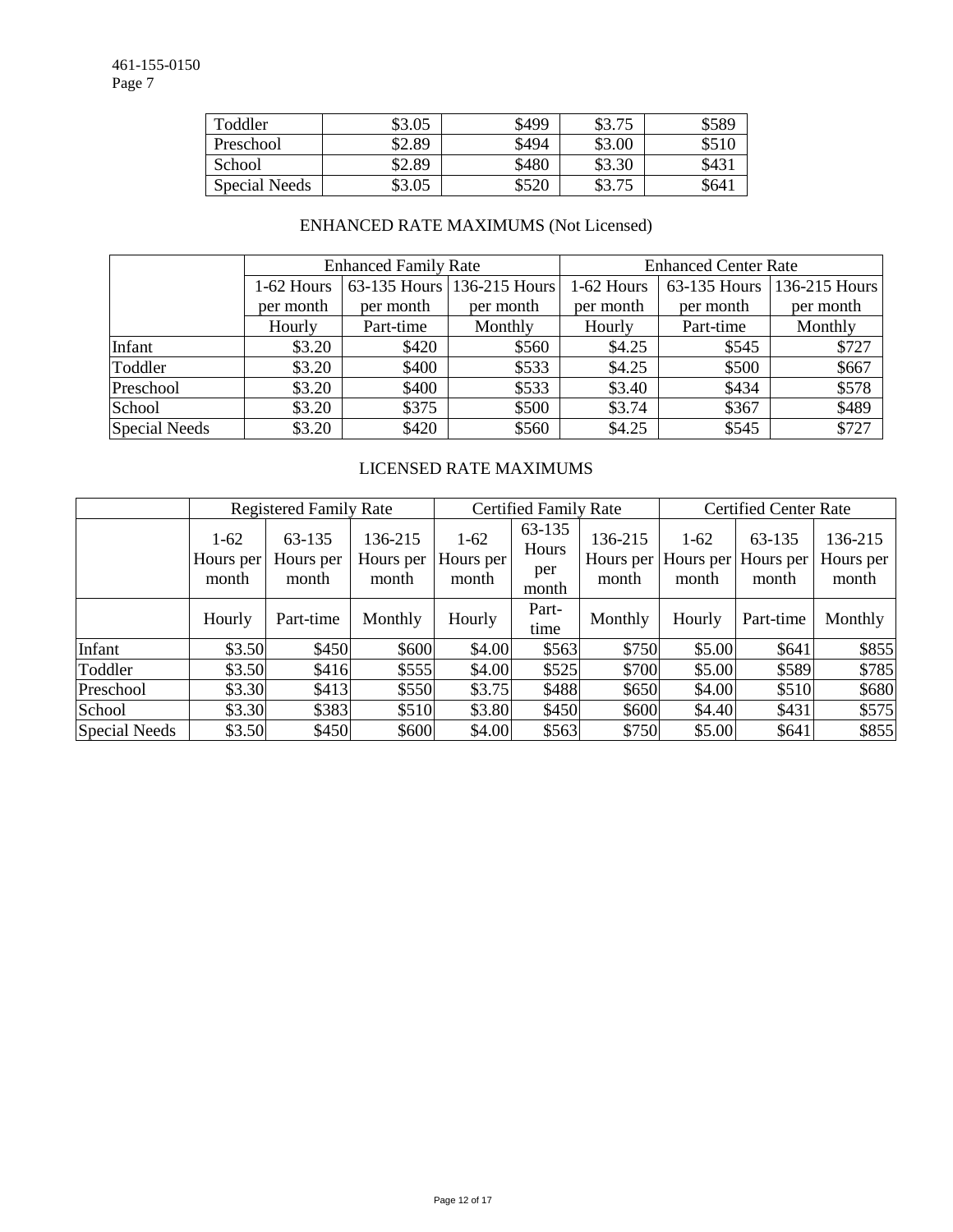| 97001 | 97020 | 97021 | 97026 | 97029 | 97032 | 97033 | 97037 | 97039 | 97040 | 97050 | 97054 | 97057 |
|-------|-------|-------|-------|-------|-------|-------|-------|-------|-------|-------|-------|-------|
| 97063 | 97065 | 97101 | 97102 | 97130 | 97136 | 97137 | 97144 | 97145 | 97147 | 97324 | 97329 | 97335 |
| 97342 | 97345 | 97346 | 97347 | 97350 | 97358 | 97359 | 97360 | 97364 | 97368 | 97369 | 97375 | 97384 |
| 97388 | 97390 | 97396 | 97406 | 97407 | 97409 | 97410 | 97411 | 97412 | 97413 | 97414 | 97416 | 97417 |
| 97419 | 97425 | 97427 | 97428 | 97429 | 97430 | 97432 | 97433 | 97434 | 97435 | 97436 | 97437 | 97438 |
| 97439 | 97441 | 97442 | 97443 | 97447 | 97449 | 97450 | 97451 | 97453 | 97458 | 97460 | 97461 | 97462 |
| 97463 | 97464 | 97466 | 97467 | 97468 | 97469 | 97472 | 97473 | 97476 | 97480 | 97481 | 97484 | 97486 |
| 97488 | 97490 | 97491 | 97492 | 97493 | 97494 | 97495 | 97496 | 97497 | 97498 | 97499 | 97522 | 97523 |
| 97526 | 97527 | 97530 | 97531 | 97532 | 97533 | 97536 | 97537 | 97538 | 97539 | 97540 | 97541 | 97543 |
| 97544 | 97601 | 97603 | 97604 | 97620 | 97621 | 97622 | 97623 | 97624 | 97625 | 97626 | 97627 | 97630 |
| 97632 | 97633 | 97634 | 97635 | 97636 | 97637 | 97638 | 97639 | 97640 | 97641 | 97710 | 97711 | 97712 |
| 97720 | 97721 | 97722 | 97730 | 97731 | 97732 | 97733 | 97734 | 97735 | 97736 | 97737 | 97738 | 97739 |
| 97740 | 97741 | 97742 | 97750 | 97751 | 97752 | 97753 | 97754 | 97758 | 97761 | 97810 | 97814 | 97817 |
| 97818 | 97819 | 97820 | 97821 | 97822 | 97823 | 97824 | 97825 | 97826 | 97827 | 97828 | 97830 | 97831 |
| 97833 | 97834 | 97835 | 97836 | 97837 | 97838 | 97839 | 97840 | 97841 | 97842 | 97843 | 97844 | 97845 |
| 97846 | 97848 | 97850 | 97856 | 97857 | 97859 | 97861 | 97862 | 97864 | 97865 | 97867 | 97868 | 97869 |
| 97870 | 97871 | 97872 | 97873 | 97874 | 97875 | 97876 | 97877 | 97880 | 97882 | 97883 | 97884 | 97885 |
| 97886 | 97901 | 97902 | 97903 | 97904 | 97905 | 97906 | 97907 | 97908 | 97909 | 97910 | 97911 | 97913 |
| 97914 | 97918 | 97919 | 97920 |       |       |       |       |       |       |       |       |       |

Zip Codes for Group Area C: Balance of State, Other State Zips

- (5) Except to the extent provided otherwise in section (12), (13), or (14) of this rule or for children in contracted child care (see OAR 461-135-0405 and 461-135-0407), this section establishes the ERDC eligibility standard and the client's copayment (copay).
	- (a) At initial certification, the ERDC eligibility standard is met for a *need group* (see OAR 461-110-0630) of eight or less if monthly *countable income* (see OAR 461- 001-0000) for the *need group* is less than 185 percent of the federal poverty level (FPL), as described in OAR 461-155-0180. The eligibility standard for a *need group* of eight applies to any *need group* larger than eight.
	- (b) During the *certification period* (see OAR 461-001-0000) and at recertification the ERDC eligibility standard is met for a *need group* of eight or less if monthly *countable income* for the *need group* during the 12 month period is less than 250 percent FPL or 85 percent state median income (SMI), whichever is higher, as described in OAR 461-155-0180. The eligibility standard for a *need group* of eight applies to any *need group* larger than eight.
	- (c) The minimum monthly ERDC copay is \$25.
	- (d) The filing group may not exceed the resource limit in OAR 461-160-0015.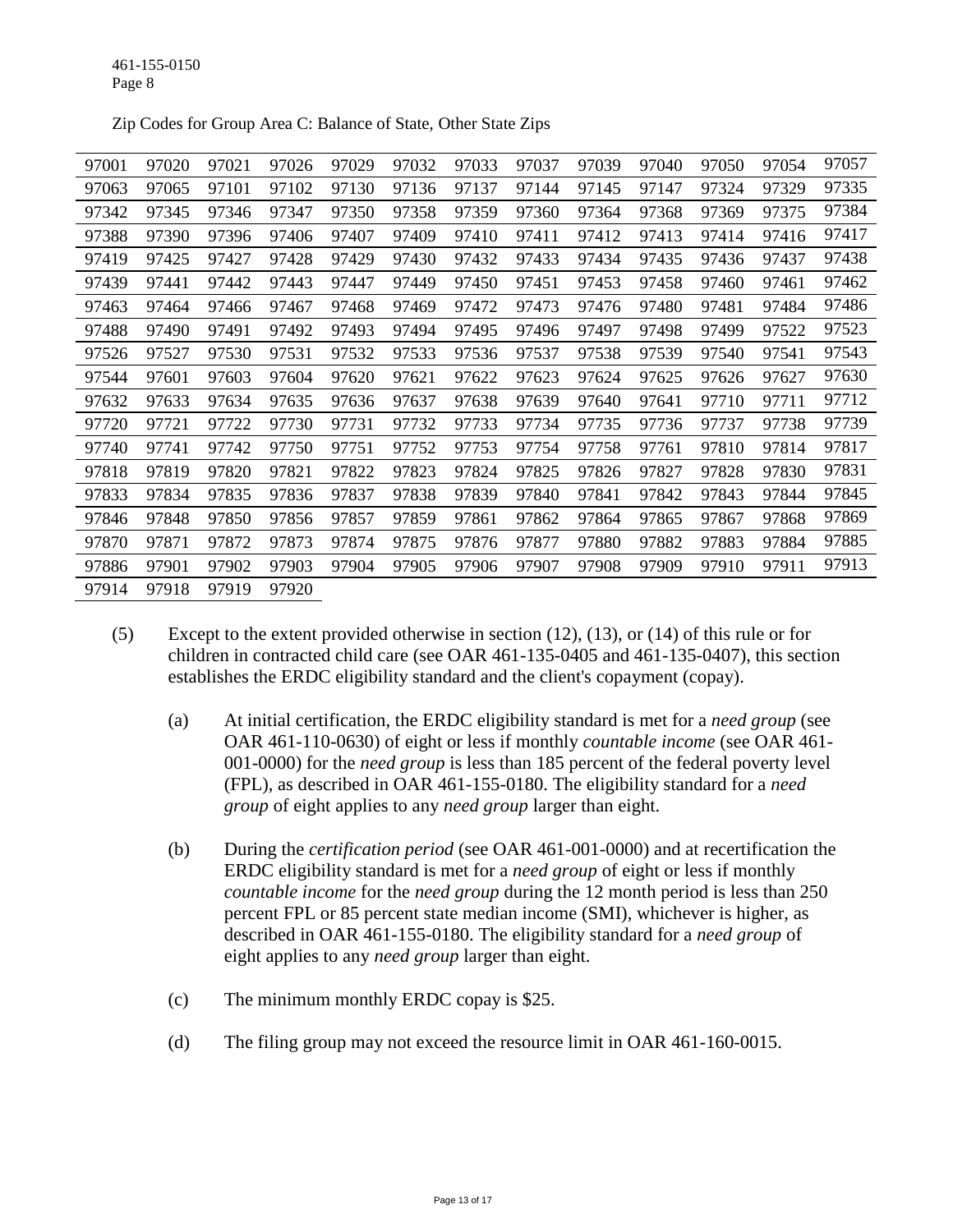- (e) For a filing group (see OAR 461-110-0310) whose *countable income* is at or below 50 percent of the 2007 FPL, the copay is \$25 or 1.5 percent of the filing group's monthly *countable income*, whichever is greater.
- (f) For a filing group whose *countable income* is over 50 percent of the 2007 FPL, the copay amount is determined with the following percentage of monthly income:
	- (A) Divide the filing group's *countable income* by the 2007 FPL, drop all digits beyond two decimal points, subtract 0.5, and multiply this difference by 0.12.
	- (B) Add .015 to the amount in paragraph (A) of this subsection. This sum is the percentage of monthly income used to determine the copay amount. Multiply this sum by the filing group's *countable income* and round to the nearest whole dollar.
- (g) Starting September 1, 2018, for individuals participating in the Occupational Training and Child Care program and the Launch housing stabilization project, the copay is \$27.00.
- (h) The 2007 federal poverty level used to determine copay amounts under subsections (e) and (f) of this section is set at the following amounts:

| Number in | <b>Gross Monthly</b> | <b>Gross Yearly</b> |  |  |  |
|-----------|----------------------|---------------------|--|--|--|
| Family    | Income               | Income              |  |  |  |
| 2         | \$1,141              | \$13,690            |  |  |  |
| 3         | 1,431                | 17,170              |  |  |  |
|           | 1,721                | 20,650              |  |  |  |
| 5         | 2,011                | 24,130              |  |  |  |
| 6         | 2,301                | 27,610              |  |  |  |
|           | 2,591                | 31,090              |  |  |  |
| 8 or more | 2,881                | 34,570              |  |  |  |

- (6) Subject to the provisions in section (9) of this rule, the monthly limit for each child's child care payments is the lesser of the amount charged by the provider or providers and the following amounts:
	- (a) The monthly rate provided in section (4) of this rule.
	- (b) The product of the hours of care, limited by section (8) of this rule, multiplied by the hourly rate provided in section (4) of this rule.
- (7) The limit in any month for child care payments on behalf of a child whose caretaker is away from the child's home for more than 30 days because the caretaker is a member of a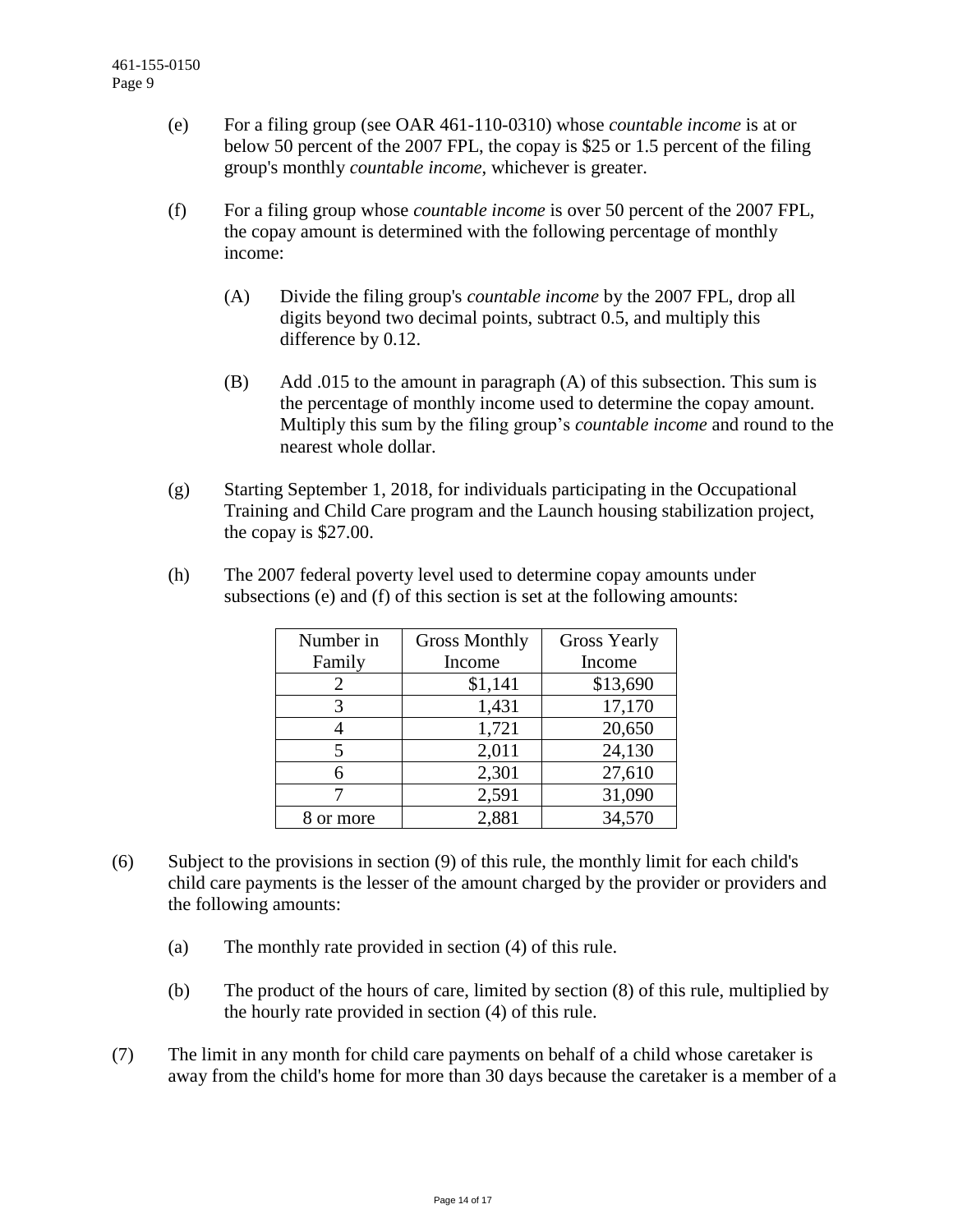reserve or National Guard unit that is called up for active duty is the lesser of the following:

- (a) The amount billed by the provider or providers.
- (b) The monthly rate established in this rule for 215 hours of care.
- (8) The number of payable billed hours of care for a child is limited as follows:
	- (a) In the ERDC and TANF programs, the total payable hours of care in a month may not exceed the amounts in paragraphs (A) or (B) of this subsection:
		- (A) 125 percent of the number of child care hours authorized:
			- (i) Under OAR 461-160-0040(2) and (5); or
			- (ii) To participate in activities included in a *case plan* (see OAR 461- 001-0025) including, for clients in the JOBS Plus program, the time the client searches for unsubsidized employment and for which the employer pays the client.
		- (B) The monthly rate established in section (4) of this rule multiplied by a factor of not more than 1.5, determined by dividing the number of hours billed by 215, when the client meets the criteria for extra hours under section (10) of this rule.
	- (b) In the ERDC program, for a client who earns less than the Oregon minimum wage, the total may not exceed 125 percent of the anticipated earnings divided by the state minimum wage not to exceed 172 hours (which is full time).
	- (c) In the TANF program, for a client who earns less than the Oregon minimum wage or is self-employed, the total may not exceed 125 percent of the anticipated earnings divided by the state minimum wage not to exceed 172 hours (which is full time). The limitation of this subsection is waived for the first three months of the client's employment.
	- (d) In the ERDC program, employed caretakers eligible under OAR 461-135-0400 may have education hours added to the authorized work hours. Education hours may not exceed authorized work hours and combined hours may not exceed 215 hours per month. Education hours are hours required to participate in coursework that leads to a certificate, degree, or job-related knowledge or skills attainment at an institution of higher education approved to receive federal financial aid.
- (9) The limit in any month for child care payments on behalf of a child whose caretaker has special circumstances, defined in section (10) of this rule, is the lesser of one of the following: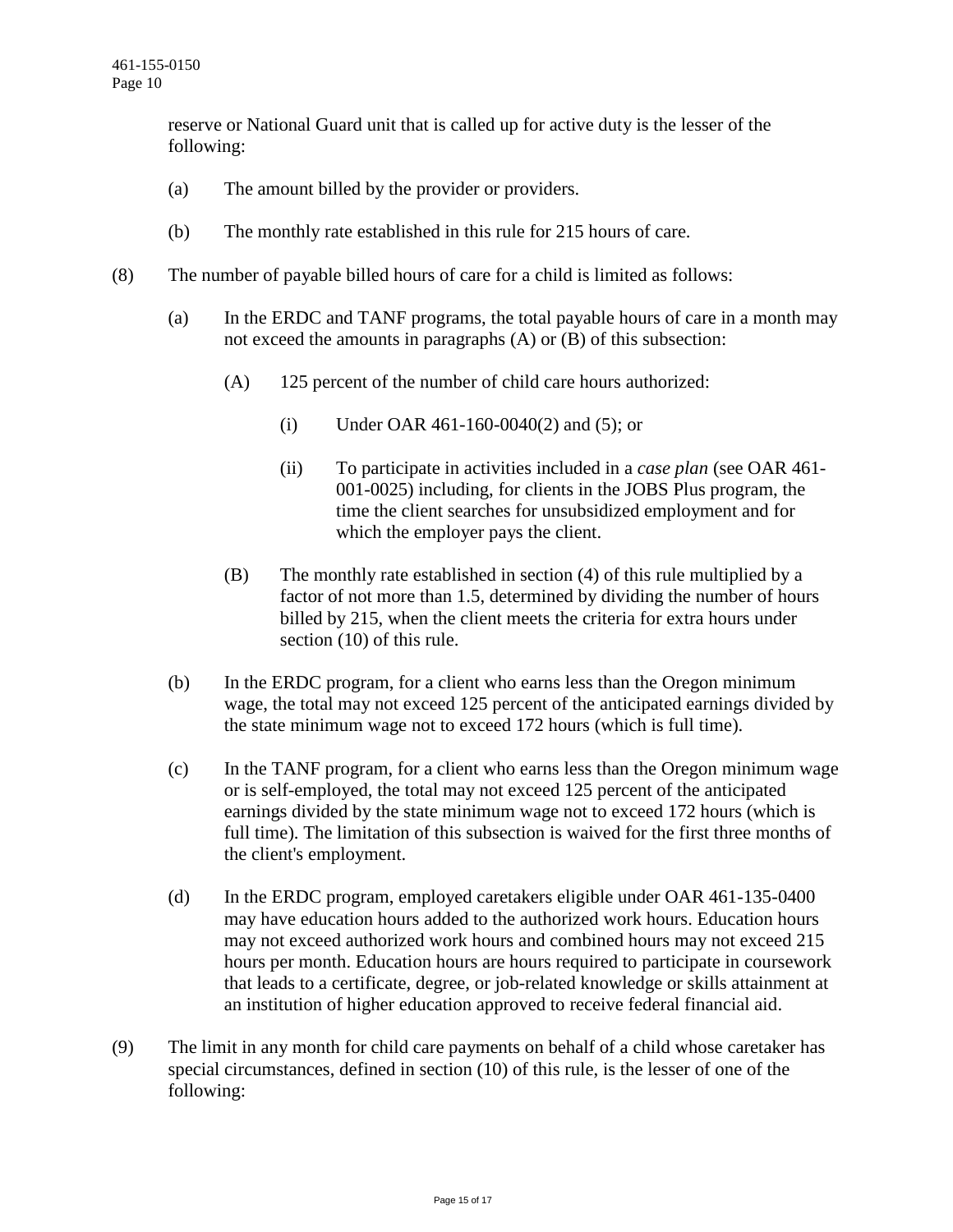- (a) The amount billed by the provider or providers; or
- (b) The monthly rate established in section (4) of this rule multiplied by a factor, of not more than 1.5, determined by dividing the number of hours billed by 215.
- (10) The limit allowed by section (9) of this rule is authorized once the Department has determined the client has special circumstances. For the purposes of this section, a client has special circumstances when it is necessary for the client to obtain child care in excess of 215 hours in a month to perform the requirements of his or her employment or training required to keep current employment, not including self-employment. This is limited to the following situations:
	- (a) The commute time to and from work exceeds two hours per day.
	- (b) The caretaker works an overnight shift and care is necessary for both work hours and sleep hours.
	- (c) The caretaker works a split shift and it is not feasible to care for the child between shifts.
	- (d) The caretaker consistently works more than 40 hours per week.
- (11) The payment available for care of a child who meets the special needs criteria described in subsection (e) of section (1) of this rule is increased in accordance with OAR 461-155- 0151 if the requirements of both of the following subsections are met:
	- (a) The child requires significantly more direct supervision by the child care provider than normal for a child of the same age.
	- (b) The child is enrolled in a local school district Early Intervention or Early Childhood Special Education program or school-age Special Education Program. The enrollment required by this subsection is waived if determined inappropriate by a physician, nurse practitioner, licensed or certified psychologist, clinical social worker, or school district official.
- (12) Effective May 1, 2012:
	- (a) The minimum monthly ERDC copay is \$27.
	- (b) Except as stated in subsection (a) of this section, the Department adds 10 percent to the monthly client copay amount set under section (5) of this rule by multiplying the copay amount by 1.1 and rounding down to the nearest whole dollar.